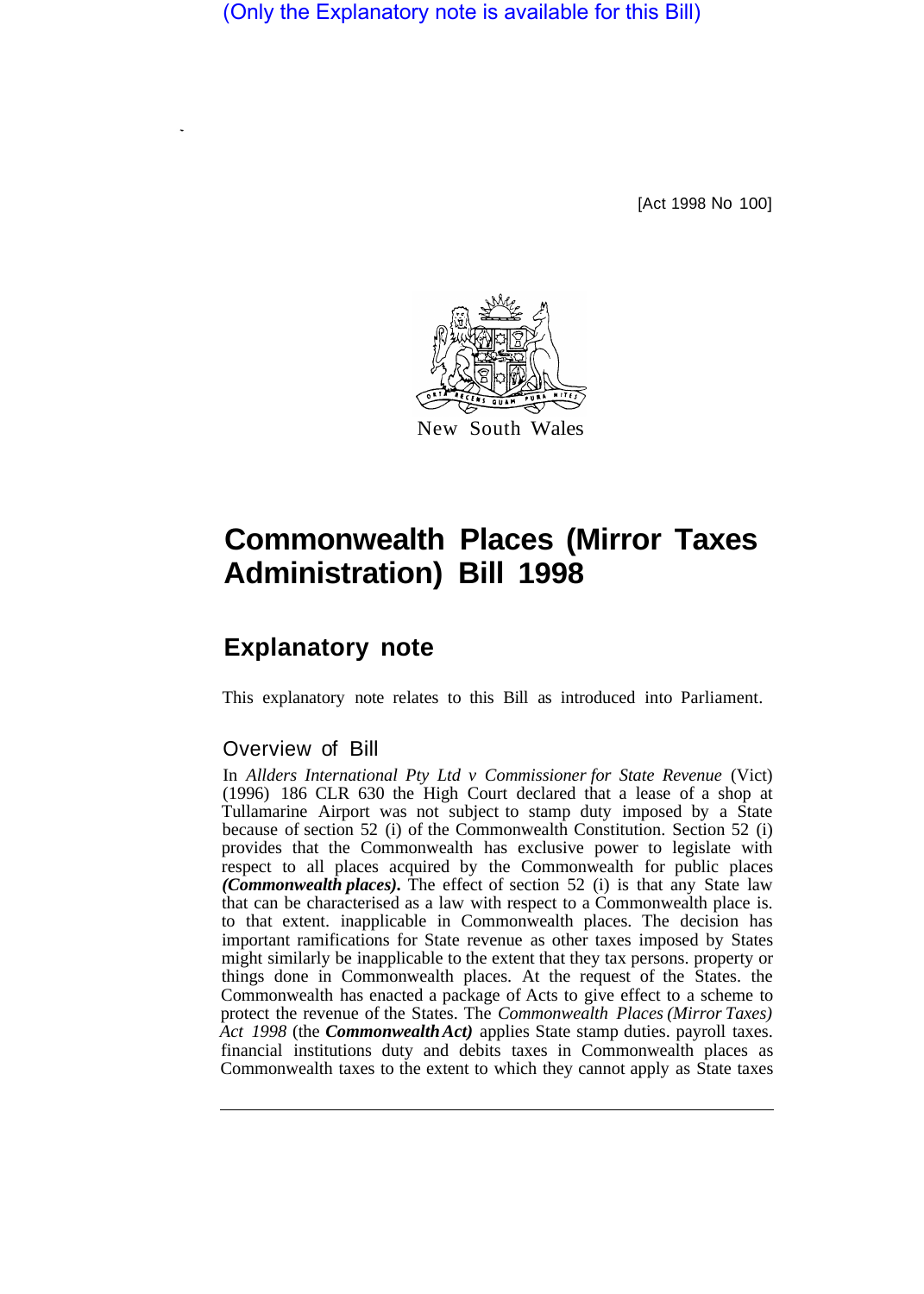Commonwealth Places (Mirror Taxes Administration) Bill 1998 [Act 1998 No 100]

Explanatory note

in Commonwealth places because of section 52 (i) *(the mirror taxes)*. The mirror taxes will apply according. to the State taxation legislation but subject to any modifications made in accordance with section 8 of the Commonwealth Act. A State will obtain the benefit of the Commonwealth Act only after an arrangement is entered into as referred to in section 9 of the Commonwealth Act between the Governor-General and the Governor of the State. Under the mirror tax scheme. State officers will generally administer the mirror taxes in Commonwealth places in the same manner in which the mirrored State taxes are administered. Amounts that have been or are collected in respect of Commonwealth places in the State after 6 October 1997 (the date on which the Commonwealth Government announced the scheme) will be credited to the Commonwealth but will be returned to the States.

The objects of this Bill are to enable the necessary arrangements to be entered into to give effect to the scheme and to make provision for the administration and operation of New South Wales laws which are applied as Commonwealth laws in relation to Commonwealth places under the Commonwealth Act.

#### Outline of provisions

#### **Part 1 Preliminary**

**Clause 1** sets out the name (also called the short title) of the proposed Act.

**Clause 2** provides for the commencement of the proposed Act. The clause provides for the mirror taxes (the applied laws) to operate with effect from 6 October 1997 once arrangements are in place under section 9 of the Commonwealth Act and proposed section 5.

**Clause 3** defines certain words and expressions used in the proposed Act. including State taxing law. applied law and State authority. The State taxing laws are the *Debits Tax Act 1990,* the *Duties Act 1997,* the *Pay-roll Tax Act 1971* and the *Stamp Duties Act 1920,* any other State law that imposes a tax that is prescribed under the Commonwealth Act and any other State law (such as the *Taxation Adminstration Act 1996)* to the extent that it is relevant to the operation of one of those laws. An applied law is defined as the provisions of a State taxing law that apply in relation to a Commonwealth place in accordance with the Commonwealth Act. A State authority is defined as the Governor, a Minister, a member of the Executive Council, a court, a member of a court, a body created by or under the law of the State and an officer or employee of the State or of such a body.

**Clause 4** provides for the proposed Act to bind the Crown.

Explanatory note page 2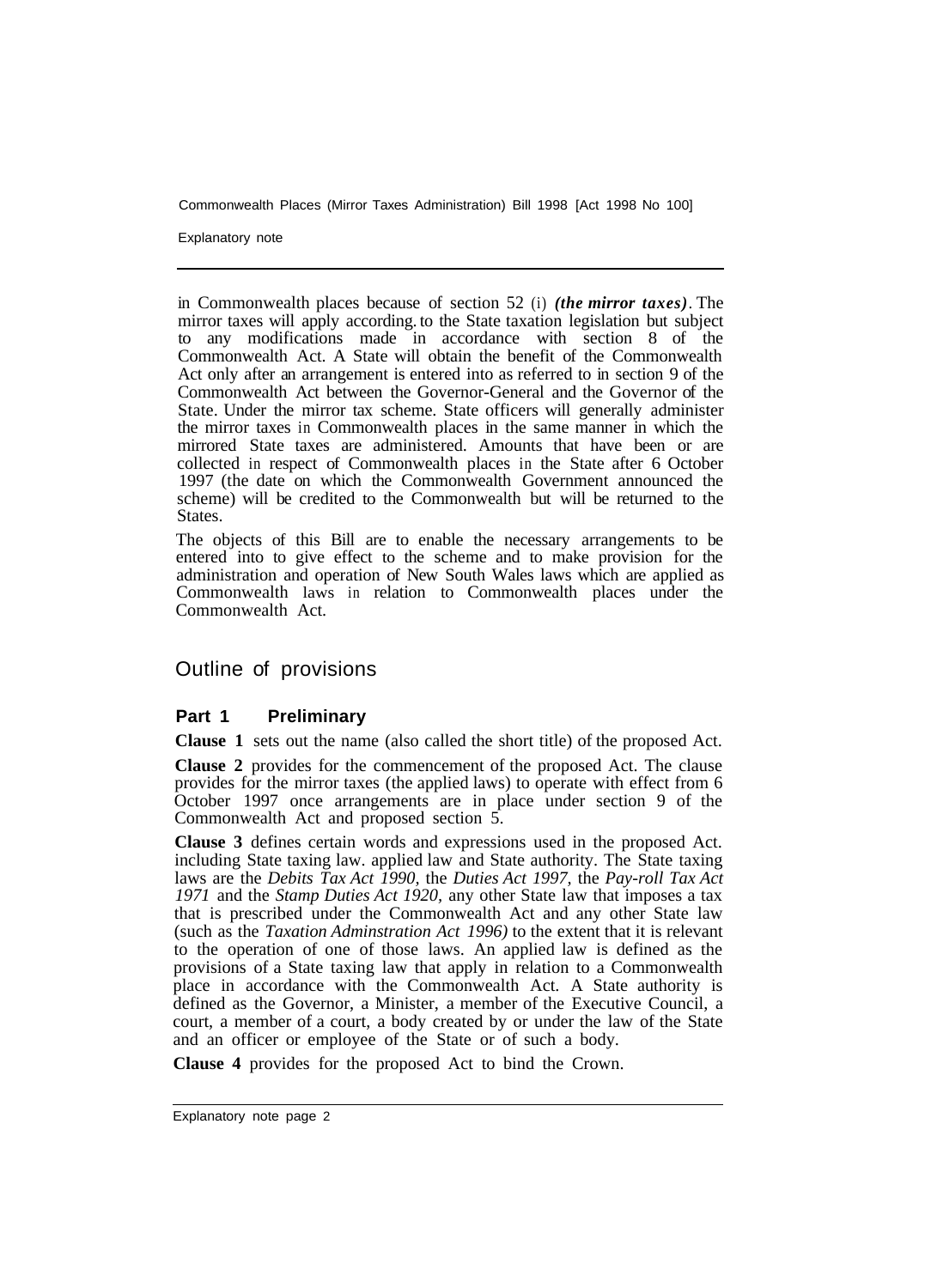Commonwealth Places (Mirror Taxes Administration) Bill 1998 [Act 1998 NO 100]

Explanatory note

### **Part 2 Administration and operation of State taxing laws as applied laws in relation to Commonwealth places**

**Clause 5** enables the Governor to enter into an arrangement with the Governor-General under section 9 of the Commonwealth Act in relation to the exercise or performance of a power, duty or function (not being one involving the exercise of judicial power) by a State authority under an applied law and for the variation or revocation of such an arrangement. State taxing laws will only have effect as applied under the Commonwealth Act while such an arrangement is in force.

**Clause 6** provides for a State authority to exercise or perform any power, duty or function that the Commonwealth Act requires or authorises it to exercise or perform despite any State law.

**Clause 7** requires a State taxing law to be read and construed with such modifications as are necessary or convenient for the purpose of enabling the effective operation of the State taxing law in conjunction with the corresponding applied law or to ensure that there is no change in the overall tax liability of a taxpayer who becomes liable to pay a Commonwealth mirror tax.

# **Part 3 Proceedings**

**Clause 8** requires proceedings commenced in a court under an applied law to be continued as if commenced under the corresponding State taxing Iaw if the court is satisfied that the State taxing law is not excluded by section 52 (i) of the Commonwealth Constitution. This means that an action does not have to be restarted or any action taken redone when it has been commenced under an applied law under the mistaken belief that it related to a tax applying to a Commonwealth place.

**Clause 9** prevents an objection to proceedings under a State taxing Iaw merely on the ground that proceedings have been commenced or are pending under a corresponding applied law. It ensures that proceedings under a State taxing Iaw that corresponds to an applied Iaw are not frustrated because proceedings are also taken under the applied Iaw (for example, if duplicate proceedings are instituted because the State taxing authority is unsure of the correct jurisdiction).